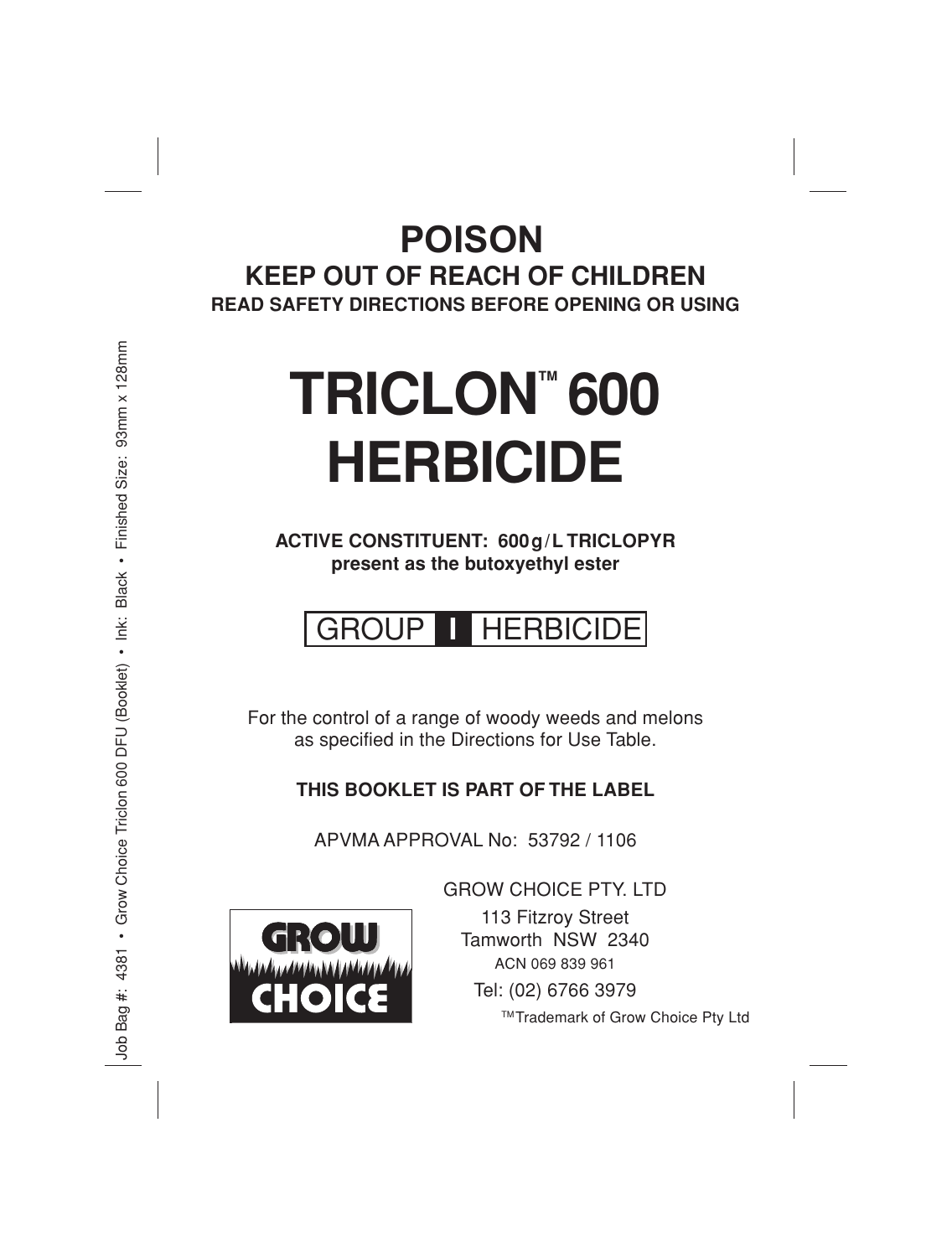## DIRECTION FOR USE **DIRECTION FOR USE**

### Restraints: **Restraints:**

DO NOT apply to weeds which may be stressed (not actively growing) due to prolonged periods of extreme cold, moisture stress (water-logged or drought<br>affected), poor nutrition, presence of disease, or previous herbicide tr DO NOT spray if rain is likely within one (1) hour or if foliage is wet from rain and dew. However, when tank mixed with Distribution Glyphosate 450, this time DO NOT apply to weeds which may be stressed (not actively growing) due to prolonged periods of extreme cold, moisture stress (water-logged or drought affected), poor nutrition, presence of disease, or previous herbicide treatment as reduced levels of control may result.

DO NOT spray if rain is likely within one (1) hour or if foliage is wet from rain and dew. However, when tank mixed with Distribution Glyphosate 450, this time extends to six (6) hours.<br>DO NOT burn off, cut or clear blackberry or other woody weeds for six (6) months after spraying. extends to six (6) hours.

DO NOT burn off, cut or clear blackberry or other woody weeds for six (6) months after spraying.

# WOODY WEEDS SITUATIONS **1. WOODY WEEDS SITUATIONS**  $\ddot{ }$

# **Table A: High Volume Spraying**

Table A: High Volume Spraying<br>See GENERAL INSTRUCTIONS - APPLICATION section for application method details. See **GENERAL INSTRUCTIONS - APPLICATION** section for application method details.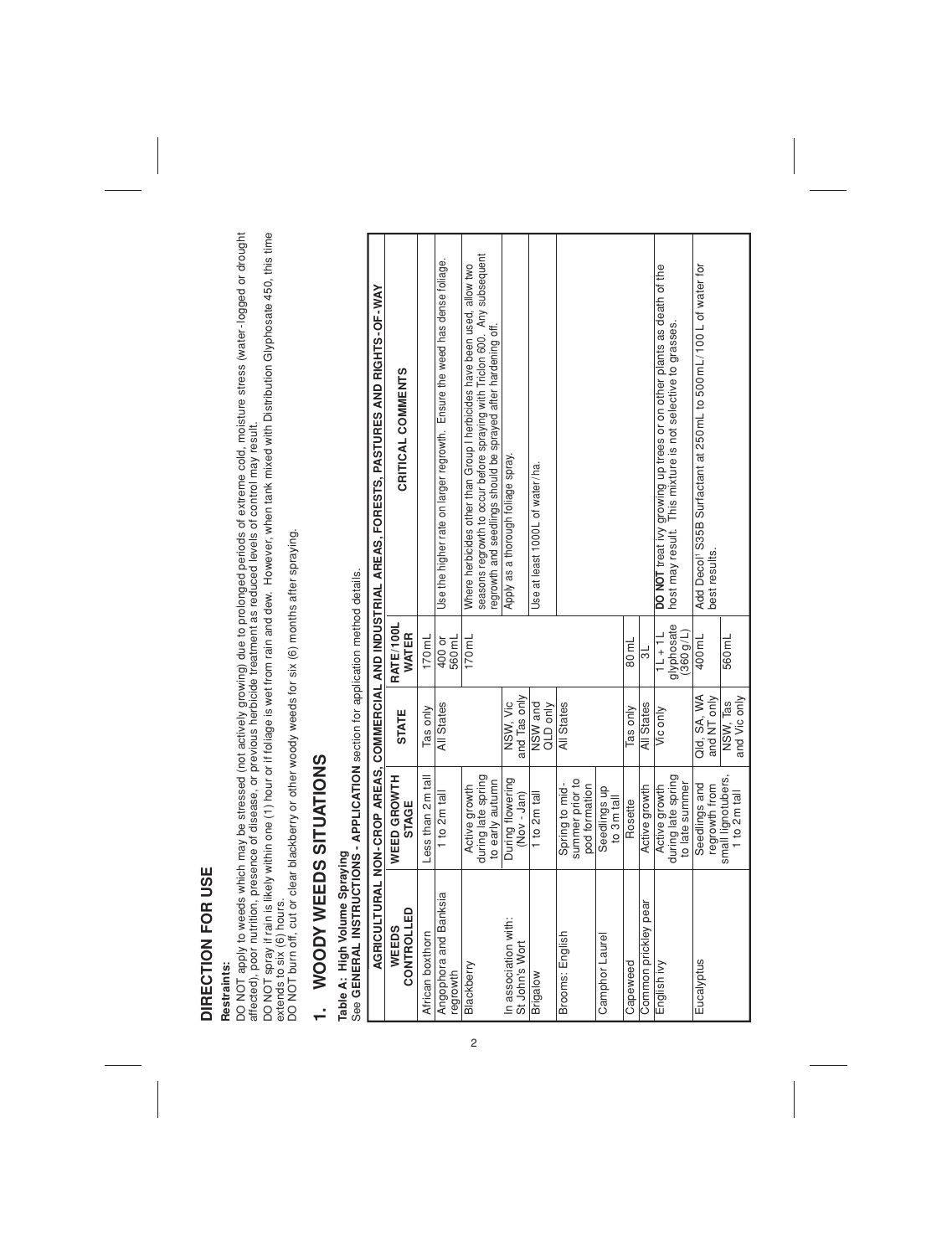Table A: High Volume Spraying *(Continued)*<br>See GENERAL INSTRUCTIONS - APPLICATION section for application method details. See **GENERAL INSTRUCTIONS - APPLICATION** section for application method details. **Table A: High Volume Spraying (Continued)**

|                                           |                             |                          |                     | AGRICULTURAL NON-CROP AREAS, COMMERCIAL AND INDUSTRIAL AREAS, FORESTS, PASTURES AND RIGHTS-OF-WAY                                                                                 |
|-------------------------------------------|-----------------------------|--------------------------|---------------------|-----------------------------------------------------------------------------------------------------------------------------------------------------------------------------------|
| CONTROLLED<br>WEEDS                       | WEED GROWTH<br><b>STAGE</b> | <b>STATE</b>             | RATE/100L<br>WATER  | CRITICAL COMMENTS                                                                                                                                                                 |
| Fennel                                    | 1 to 2 m tall               | Tas only                 | $170$ mL            |                                                                                                                                                                                   |
| Green cestrum                             |                             | and Vic only<br>NSW, Qld |                     | Some regrowth may be expected the following season which can be<br>sprayed after hardening off.                                                                                   |
| (Baccharis halimifolio)<br>Groundsel bush | 1 to 2 m tall<br>Seedlings, | All States               | 160 mL              |                                                                                                                                                                                   |
|                                           | 2 to 3 m tall               |                          | 320 mL              |                                                                                                                                                                                   |
| Gorse                                     | Spring to mid<br>summer     |                          | or 340 mL<br>170 mL | Add a 100% concentrate non-ionic wetting agent at rate of 125 mL/100L<br>water. Retreatment of regrowth may be necessary. Use higher water<br>rate on older, hardened off plants. |
| Horehound                                 | Rosette                     | Tas only                 | 170 mL              |                                                                                                                                                                                   |
| Saffron thistle                           | Up to bud stage             |                          | 80mL                |                                                                                                                                                                                   |
| Tiger pear                                | Active growth               | All States               | $\frac{1}{3}$       |                                                                                                                                                                                   |
| Silver wattle and<br>Wattles, including   | 1 to 2 m tall<br>Seedlings, |                          | 160 mL              |                                                                                                                                                                                   |
| Black wattle                              | 2 to 3 m tall               |                          | 320 mL              |                                                                                                                                                                                   |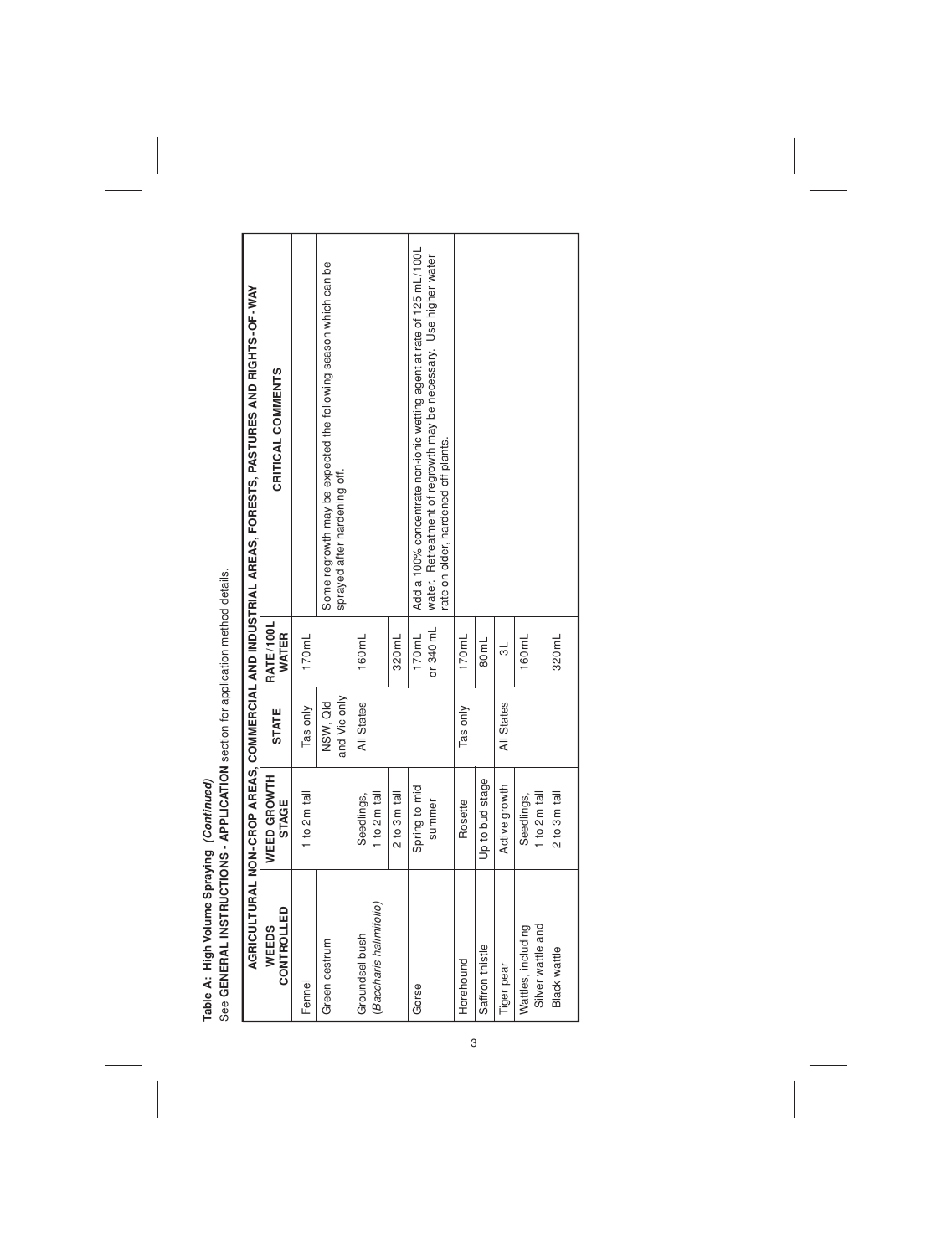| <b>Aerial Application</b> | Helicopter NSW, SA, Tas, Vic and WA only | Helicopter or fixed wing aircraft (Qld only) | See GENERAL INSTRUCTIONS - ADDITCATION section for app |
|---------------------------|------------------------------------------|----------------------------------------------|--------------------------------------------------------|
| Table B:                  |                                          |                                              |                                                        |

| l                |
|------------------|
| ï                |
| j<br>l           |
|                  |
| ١                |
| ł                |
| l<br>ì           |
|                  |
|                  |
|                  |
|                  |
|                  |
|                  |
|                  |
| ś<br>l           |
|                  |
| ı                |
| j                |
| j<br>j<br>l<br>l |
|                  |
|                  |
|                  |
|                  |
| i                |
|                  |
|                  |
|                  |
|                  |
| ֠                |
|                  |
|                  |
|                  |
| i                |
|                  |
| ֠                |
|                  |
|                  |
|                  |
|                  |
|                  |
|                  |
|                  |
|                  |
| j<br>١<br>١      |

| AGRICULTURAL NON-CROP AREAS, COMMERCIAL AND INDUSTRIAL AREAS, FORESTS, PASTURES AND RIGHTS-OF-WAY | CRITICAL COMMENTS<br>RATE/ha | AVOID overspray / drift on to waterways.<br>4.8L |
|---------------------------------------------------------------------------------------------------|------------------------------|--------------------------------------------------|
|                                                                                                   | <b>STATE</b>                 | All States                                       |
|                                                                                                   | <b>WEED GROWTH</b><br>STAGE  | ate spring to<br>autumn                          |
|                                                                                                   | CONTROLLED<br>WEEDS          | Blackberry                                       |

Controlled Droplet Application (C.D.A.) **Table C: Controlled Droplet Application (C.D.A.)** Table C:

See GENERAL INSTRUCTIONS - APPLICATION section for application method details. See **GENERAL INSTRUCTIONS - APPLICATION** section for application method details.

|                     |                             |                  |                         | GRICULTURAL NON-CROP AREAS, COMMERCIAL AND INDUSTRIAL AREAS, FORESTS, PASTURES AND RIGHTS-OF-WAY |
|---------------------|-----------------------------|------------------|-------------------------|--------------------------------------------------------------------------------------------------|
| CONTROLLED<br>WEEDS | <b>VEED GROWTH</b><br>STAGE | <b>STATE</b>     | RATE/1L<br><b>WATER</b> | CRITICAL COMMENTS                                                                                |
|                     | ate spring to<br>utumn      | <b>II</b> States | 170 mL                  |                                                                                                  |

## Low Volume High Concentrate Application Techniques **Table D: Low Volume High Concentrate Application Techniques** (Gas Powered Gun, Sprinkler Sprayer) **(Gas Powered Gun, Sprinkler Sprayer)** Table D:

See GENERAL INSTRUCTIONS - APPLICATION section for application method details. See **GENERAL INSTRUCTIONS - APPLICATION** section for application method details.

|                     |                                    |              |                   | AGRICULTURAL NON-CROP AREAS, COMMERCIAL AND INDUSTRIAL AREAS, FORESTS, PASTURES AND RIGHTS-OF-WAY |
|---------------------|------------------------------------|--------------|-------------------|---------------------------------------------------------------------------------------------------|
| CONTROLLED<br>WEEDS | <b>VEED GROWTH</b><br><b>STAGE</b> | <b>STATE</b> | RATE/10L<br>WATER | CRITICAL COMMENTS                                                                                 |
|                     | ate spring to<br>autumn            | All States   | 280 mL            |                                                                                                   |
| Eucalypt seedlings  | 1 to 2m tall                       |              | 400 ml            |                                                                                                   |

ι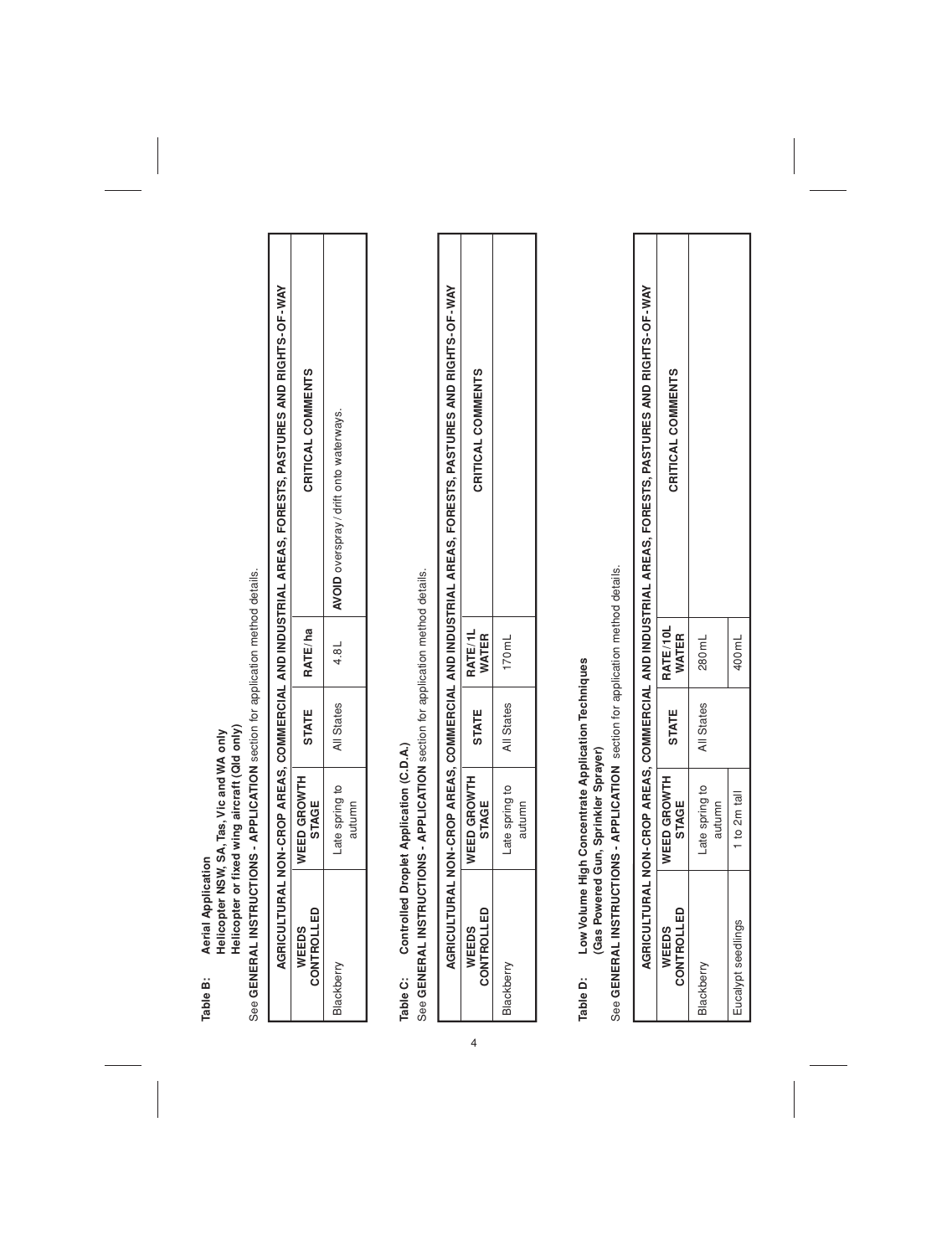|                                                                                             |                                                    |                      |                           | AGRICULTURAL NON-CROP AREAS, COMMERCIAL AND INDUSTRIAL AREAS, FORESTS, PASTURES AND RIGHTS-OF-WAY |
|---------------------------------------------------------------------------------------------|----------------------------------------------------|----------------------|---------------------------|---------------------------------------------------------------------------------------------------|
| CONTROLLED<br>WEEDS                                                                         | WEED GROWTH<br><b>STAGE</b>                        | <b>STATE</b>         | RATE/60L<br><b>DIESEL</b> | CRITICAL COMMENTS                                                                                 |
| African boxthorn                                                                            | Plants up to 5 cm<br>basal diameter<br>Basal Bark: | All States           | $\frac{1}{2}$             |                                                                                                   |
| Australian blackthorn                                                                       |                                                    |                      | $\frac{1}{1}$             |                                                                                                   |
| Broom                                                                                       |                                                    | Tas only             | 25L                       |                                                                                                   |
| Brown salwood                                                                               |                                                    | All States           | 0.5L                      |                                                                                                   |
| Bitter bark                                                                                 | Cut Stump:                                         | NSW and<br>Qild only |                           |                                                                                                   |
| Chinee apple<br>Castor oil                                                                  | Plants up to and<br>in excess of                   | All States           |                           |                                                                                                   |
| Dawson gum                                                                                  | basal bark sizes                                   | Old only             | 2L                        |                                                                                                   |
| Eucalypts (except Dawson<br>gum), False sandlewood,<br>Green wattle, Lantana,<br>Needlewood |                                                    | All States           |                           |                                                                                                   |
| Olive                                                                                       |                                                    | SA only              | $\frac{1}{2}$             |                                                                                                   |
|                                                                                             |                                                    | NSW only             | $\frac{1}{4}$             |                                                                                                   |
| Rubbervine, Silver wattle<br>Paperbark teatree,                                             |                                                    | All States           | ≓                         |                                                                                                   |
| Sweet briar                                                                                 |                                                    |                      | $\frac{1}{2}$             |                                                                                                   |
| Yellow-wood                                                                                 |                                                    | Qld only             |                           |                                                                                                   |
| Camphor Laurel                                                                              | Plants up to 10 cm<br>Basal Bark:                  | NSW and<br>Qild only |                           |                                                                                                   |
| Common prickly pear                                                                         | basal diameter                                     | All States           | $\overline{a}$            | Apply as a thorough foliage spray.                                                                |
| (Baccharis halimifolia)<br>Groundsel bush                                                   |                                                    |                      | 51                        | Treat from early summer rains to end of April when regrowth is<br>apparent.                       |
| Prickly acacia                                                                              |                                                    |                      |                           |                                                                                                   |
| Privet                                                                                      | Plants up to and<br>Cut Stump:                     |                      | 51                        | Treatment may be carried out at any time of the year.                                             |
| Smooth tree pear<br>Tiger pear                                                              | basal bark sizes<br>in excess of                   |                      | 0.81                      | Apply as a thorough foliage spray.                                                                |
| Tree of heaven                                                                              |                                                    |                      | $\frac{1}{1}$             |                                                                                                   |

See GENERAL INSTRUCTIONS - APPLICATION section for application method details. See **GENERAL INSTRUCTIONS - APPLICATION** section for application method details. Table E: Basal Bark and Cut Stump Treatment **Table E: Basal Bark and Cut Stump Treatment**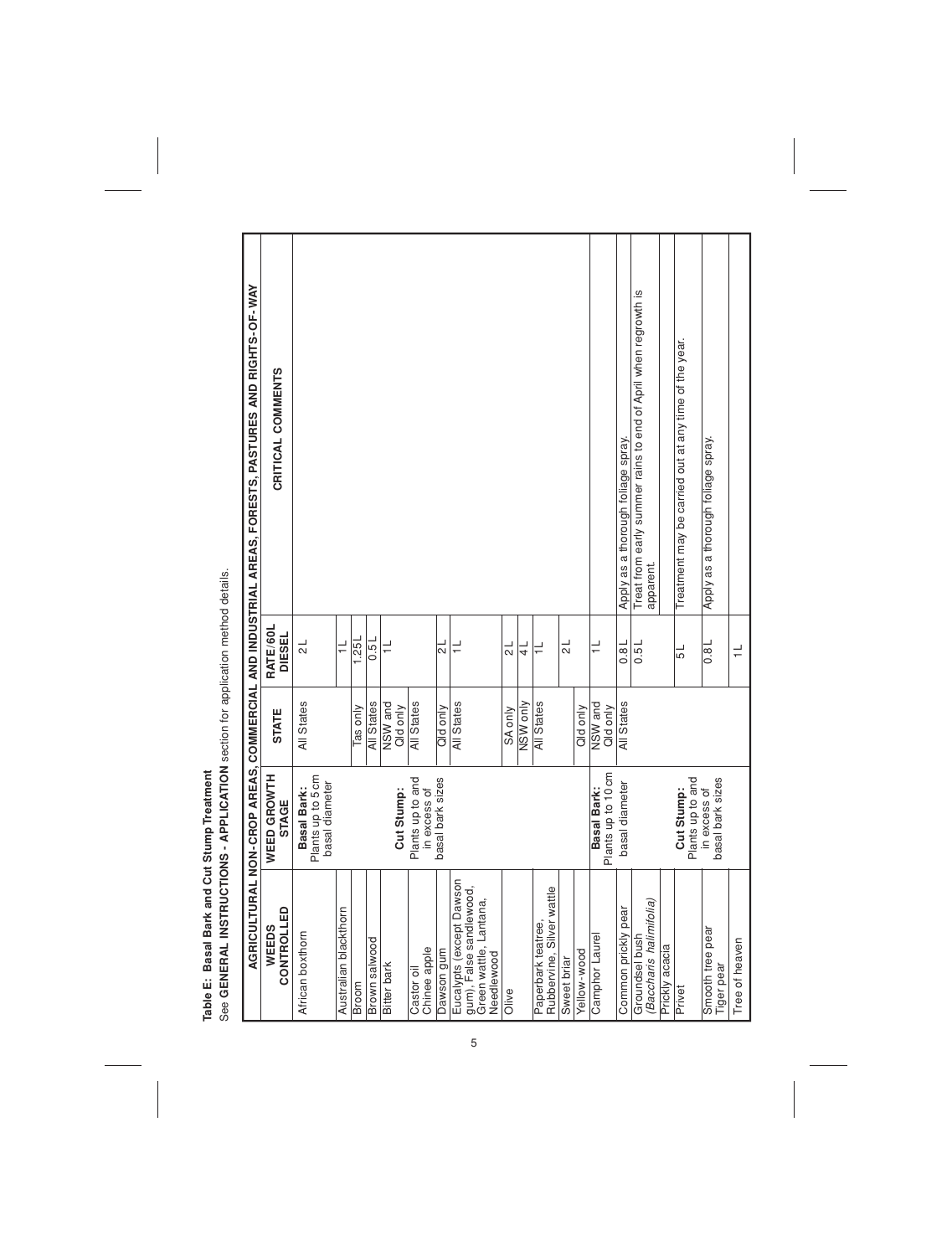See GENERAL INSTRUCTIONS - APPLICATION section for application method details. See **GENERAL INSTRUCTIONS - APPLICATION** section for application method details. Table E: Basal Bark and Cut Stump Treatment (continued) **Table E: Basal Bark and Cut Stump Treatment (continued)**

| FENCELINES AND FIRE TRAILS ONLY | CRITICAL COMMENTS           |                                                             |
|---------------------------------|-----------------------------|-------------------------------------------------------------|
|                                 | RATE/60L<br><b>DIESEL</b>   |                                                             |
|                                 | <b>STATE</b>                | NSW only                                                    |
|                                 | <b>WEED GROWTH</b><br>STAGE | Plants up to 10 cm<br>basal diameter<br>Basal Bark:         |
|                                 | CONTROLLED<br>WEEDS         | Narrowleaf hopbush<br>Broadleaf hopbush,<br>Turpentine bush |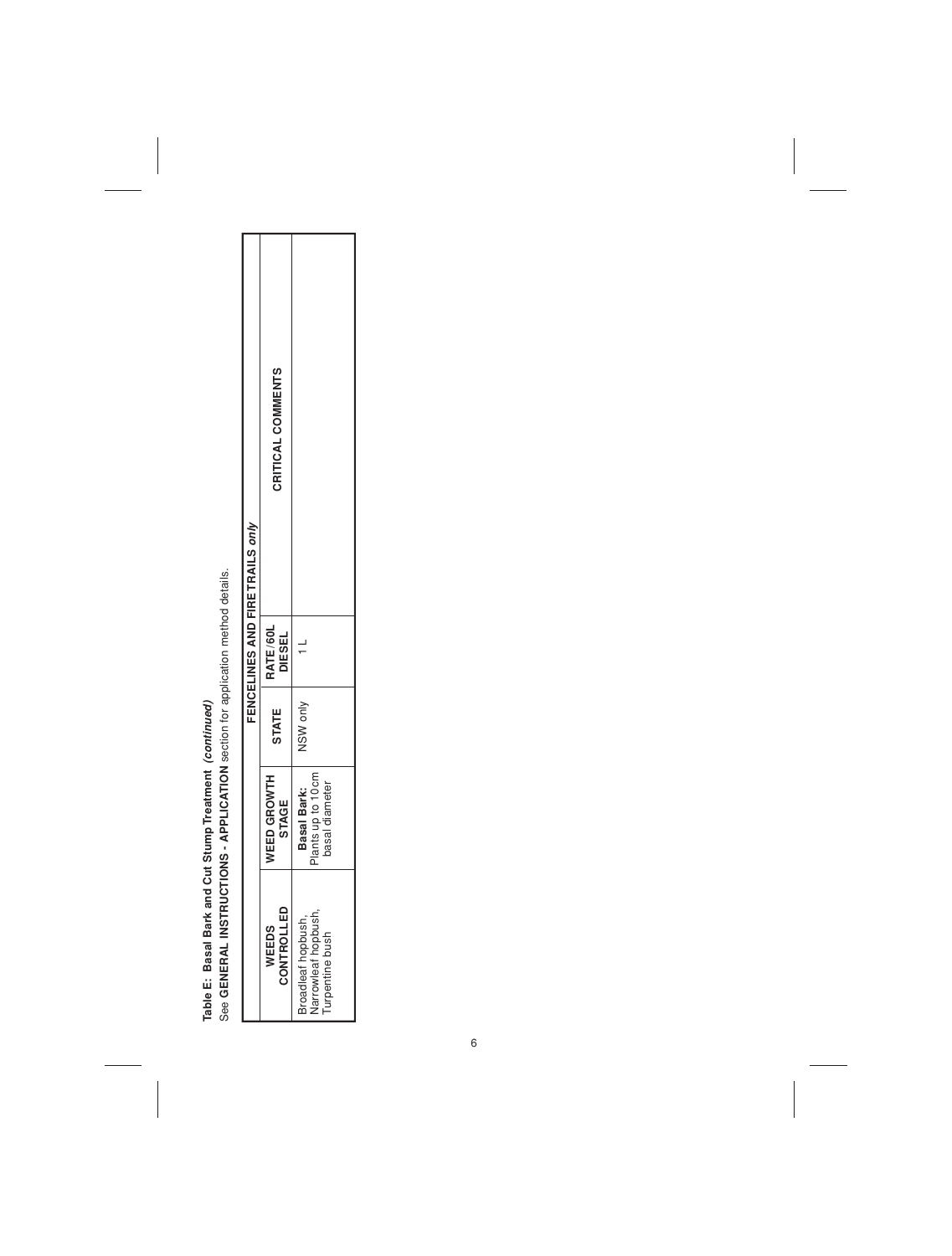CROPPING / FALLOW SITUATIONS **2. CROPPING / FALLOW SITUATIONS**  $\overline{\mathbf{a}}$  See GENERAL INSTRUCTIONS - APPLICATION section for application method details. **GENERAL INSTRUCTIONS - APPLICATION** section for application method details.

| FALLOW, STUBBLE, FIREBREAKS | CRITICAL COMMENTS           | There are some strains of melon that are not controlled. Contact your<br>Grow Choice Pty Ltd representative for more information. | <b>O</b> Add a crop oil such as Uptake* Spraying Oil at 500 mL/100 L water<br>or D-C-Trate <sup>1</sup> Crop Oil at 1L/100L water. | Herbioide. See COMPATIBILITY section. This mixture is not selective<br>80 mL @   DO NOT use oils when tank mixing with Distribution Glyphosate 450 | to grasses. When using Triclon 600 and Distribution Glyphosate 450<br>by aerial application, observance of a buffer zone of 150 metres to<br>protect native tree species is required | (Apply between 4 to 6 leaf stage, when secondary roots have developed) | CRITICAL COMMENTS           | DO NOT add crop oils, as severe crop damage may occur. Fusing of<br>sorghum prop roots may be observed and this may be worse under<br>stress (e.g. root disease). Should only be mixed with Starane* 200<br>Herbicide and atrazine (500 g/L flowable only) for increased weed<br>spectrum |
|-----------------------------|-----------------------------|-----------------------------------------------------------------------------------------------------------------------------------|------------------------------------------------------------------------------------------------------------------------------------|----------------------------------------------------------------------------------------------------------------------------------------------------|--------------------------------------------------------------------------------------------------------------------------------------------------------------------------------------|------------------------------------------------------------------------|-----------------------------|-------------------------------------------------------------------------------------------------------------------------------------------------------------------------------------------------------------------------------------------------------------------------------------------|
|                             | RATE/ha                     | $120$ mL $\theta$                                                                                                                 | $160 \text{ mL}$ 0                                                                                                                 |                                                                                                                                                    | 160 mL @                                                                                                                                                                             | SORGHUM                                                                | RATE/ha                     | 80mL                                                                                                                                                                                                                                                                                      |
|                             | <b>STATE</b>                | SA, Vic and<br>NSW, Qld,<br>WA only                                                                                               |                                                                                                                                    |                                                                                                                                                    |                                                                                                                                                                                      |                                                                        | <b>STATE</b>                | NSW and<br>Qld only                                                                                                                                                                                                                                                                       |
|                             | WEED GROWTH<br><b>STAGE</b> | Up to 20 cm<br>diameter                                                                                                           | Runners from<br>20 to 40 cm<br>diameter                                                                                            | Up to 20 cm<br>diameter                                                                                                                            | Runners from<br>20 to 40 cm<br>diameter                                                                                                                                              |                                                                        | WEED GROWTH<br><b>STAGE</b> | Up to 20 cm<br>diameter                                                                                                                                                                                                                                                                   |
|                             | CONTROLLED<br>WEEDS         | melon (Citrullus lanatus)<br>Camel (Afghan, Bitter)                                                                               |                                                                                                                                    | (Cucumis myriocarpus)<br>Prickly paddy melon                                                                                                       |                                                                                                                                                                                      |                                                                        | CONTROLLED<br>WEEDS         | Prickly paddy melon                                                                                                                                                                                                                                                                       |

NOT TO BE USED FOR ANY PURPOSE, OR IN ANY MANNER, CONTRARY TO THIS LABEL UNLESS AUTHORISED UNDER APPROPRIATE **NOT TO BE USED FOR ANY PURPOSE, OR IN ANY MANNER, CONTRARY TO THIS LABEL UNLESS AUTHORISED UNDER APPROPRIATE LEGISLATION. LEGISLATION.**

# **IN TASMANIA FOR BLACKBERRY:**

INTASMANIA FOR BLACKBERRY:<br>DO NOT treat bushes carrying mature or near mature fruit. **DO NOT** treat bushes carrying mature or near mature fruit.

## FOR NATIVE VEGETATION: **FOR NATIVE VEGETATION:**

Use of Triclon 600 on native vegetation must be done in accordance with STATE and/or LOCAL legislation. Use of Triclon 600 on native vegetation must be done in accordance with STATE and/or LOCAL legislation.

## WITHHOLDING PERIODS: **WITHHOLDING PERIODS:**

NOT REQUIRED WHEN USED AS DIRECTED.<br>NOT REQUIRED WHEN USED AS DIRECTED. **PASTURE: NOT REQUIRED WHEN USED AS DIRECTED. SORGHUM: NOT REQUIRED WHEN USED AS DIRECTED.** SORGHUM: PASTURE: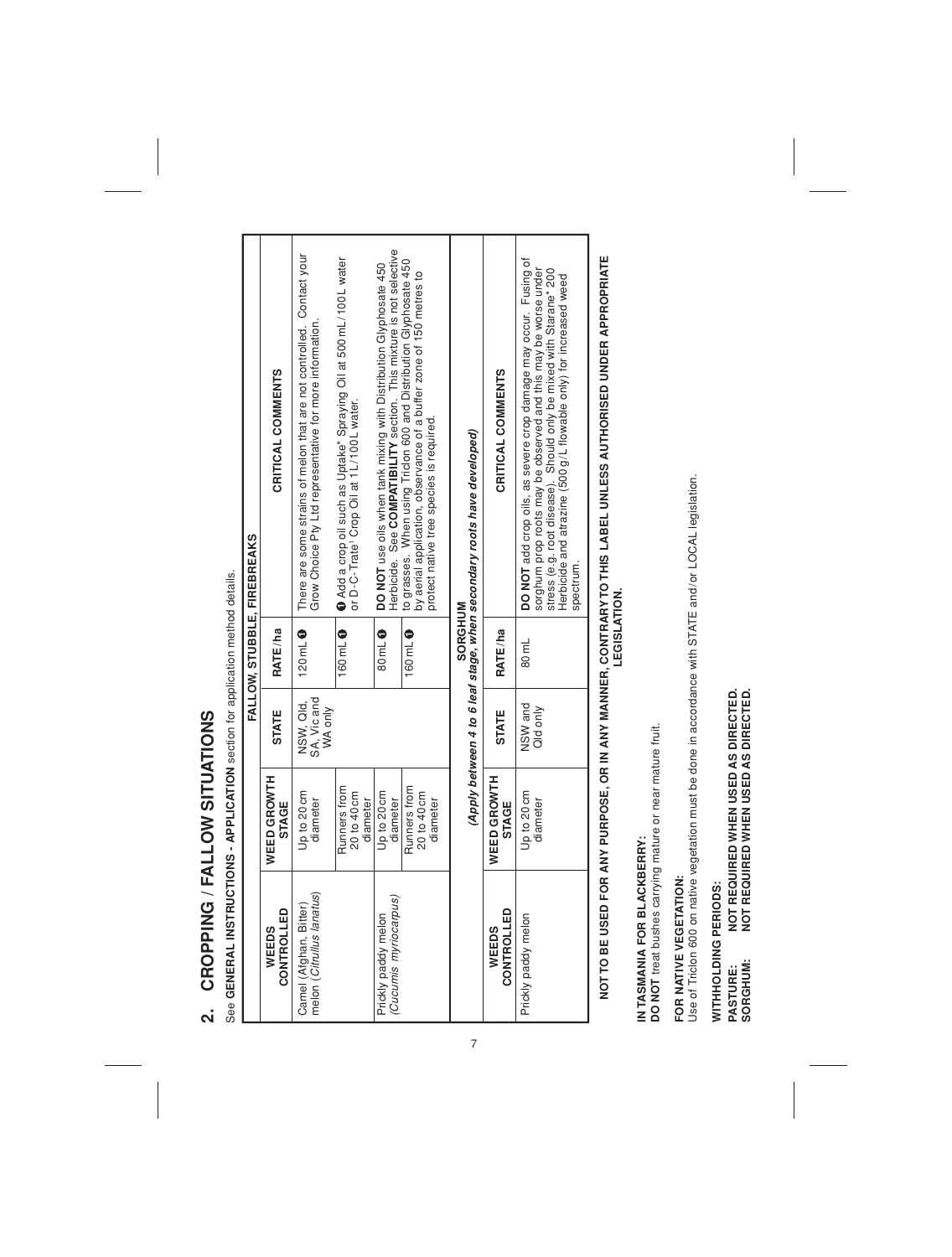#### **GENERAL INSTRUCTIONS: COMPATIBILITY**

#### FALLOW SITUATIONS**:**

Triclon 600 is compatible with the following products: Lontrel<sup>1</sup> Herbicide, Starane<sup>1</sup> 200 Herbicide, Distribution Glyphosate 450 Herbicide, Distribution Glyphosate 490 Herbicide, Touchdown1 Broadacre, 2,4-D amine or 2,4-D ester, Chlorpyifos 500 Insecticide.

When mixing with Distribution Glyphosate 450 in fallow, refer to the Distribution Glyphosate 450 label for use rate and adjuvants recommended. **DO NOT** use Uptake1 Spraying Oil or D-C-Trate Crop Oil.

#### SORGHUM:

Triclon 600 is compatible with: Starane<sup>1</sup> 200 Herbicide and atrazine (500 g/L flowable product only). PVC gloves are not recommended for Triclon 600 Herbicide. Therefore, when tank mixing with products that need to be handled with PVC gloves, workers should wear nitrile gloves.

#### **MINIMUM RECROPPING PERIODS**

- Before using Triclon 600 in tank mixes with other herbicides, check the plant-back information on all product labels. The time between spraying and planting will be determined by the product with the longest plant-back period.
- Observe the following recropping periods for Triclon 600:<br>• wheat, barley, sorghum, maize
	- wheat, barley, sorghum, maize 7 days<br>• chickneas, sovbeans, sunflower 7 days
	- chickpeas, soybeans, sunflower<br>• cotton
		- 14 days

#### **MIXING**

- Half fill the spray tank with water and add the required amount of Triclon 600. Add the remaining water with the agitator running. If required, then add crop oils or wetters (surfactants). Maintain mechanical or by-pass agitation in the spray tank during spraying. Only mix sufficient solution for immediate daily use and avoid storing.
- **Basal Bark and Cut Stump Application:** Quarter fill the spray unit or mixing container with diesel and add the required amount of Triclon 600. Add the remaining diesel and shake or agitate thoroughly to mix the contents. Periodically shake or agitate to stop product settling out. Only mix sufficient solution for immediate daily use and avoid storing.

#### **APPLICATION**

- **1. WOODY WEED SITUATIONS. Weeds need to be actively growing for herbicides to have optimum effect. Delay treatment until all regrowth has had time to grow to one metre high in situations which have been bulldozed, slashed, burnt, ploughed or areas have a previous chemical history.**
- **A. High Volume Spraying:**
	- Thorough coverage of foliage and stems to the point of runoff is essential, however, avoid excess spraying which is wasteful of chemical.

#### **Hand Gun:**

- Apply the recommended mix to give full coverage of leaves and stems through a No. 6 to 8 tip at 700 to 1500 kPa.
- A spray volume of 3,000 to 4,000 L per infested hectare (30 to  $40 L/100 m^2$ ) should be used on the weed infestation.

#### **Knapsack:**

- Used for smaller infestations, where penetration of the canopy is not essential.
- A spray volume of 3 to 4 L/10m2 of infested area should be used.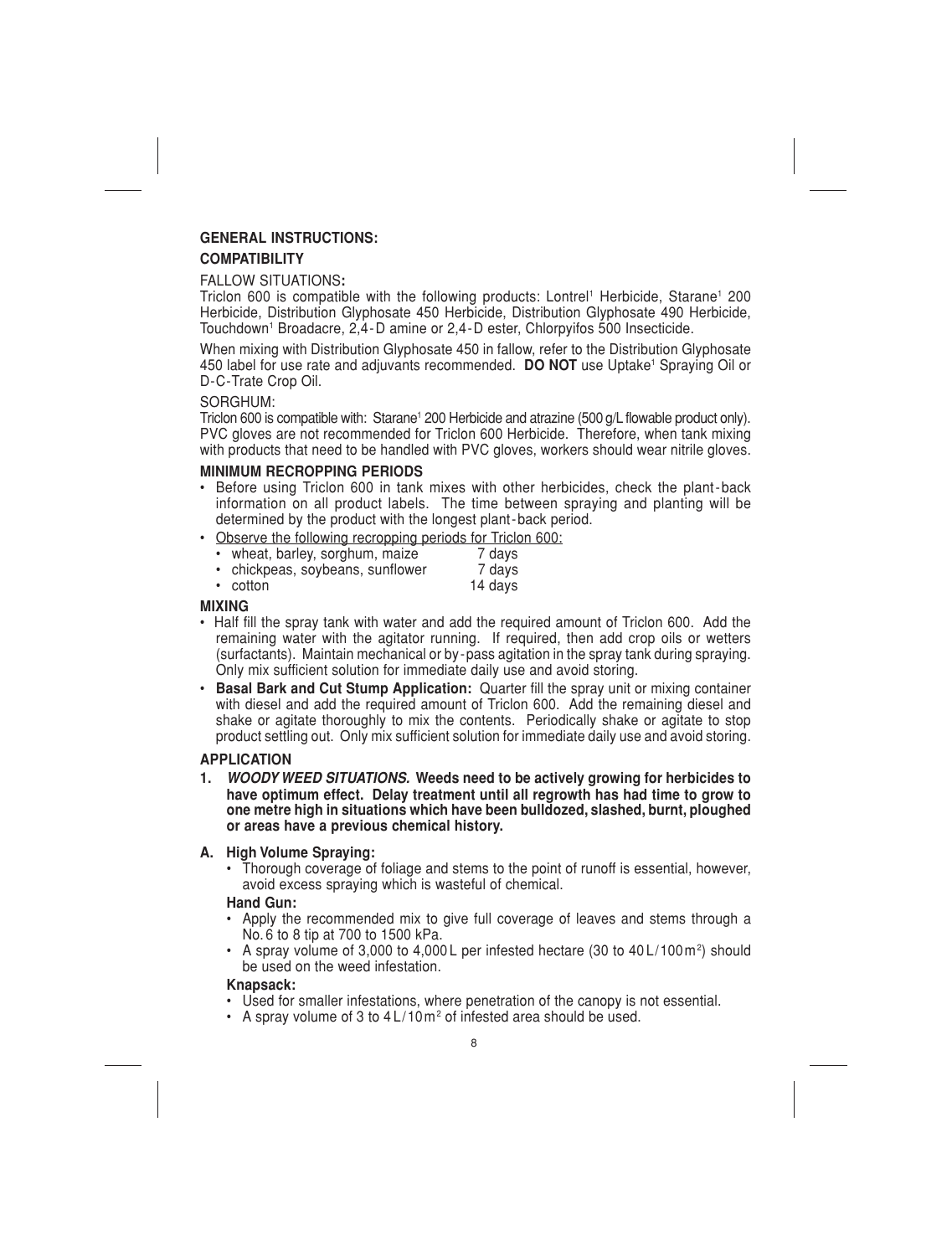#### **B. Aerial Application**

- Apply in 100 to 200 L water/ha. Use a calibrated aircraft to apply in half overlap passes. Nozzle configurations should produce droplets of not less than 250 to 350 micron diameter (e.g. D8/45).
- The potential for damage from drift can be greatly reduced by avoiding unsuitable spraying conditions and using spray pressure and nozzles to minimise the production of small droplets.
- **DO NOT** spray when wind exceeds 10 km/hr and/or air temperature reaches 30°C.
- Human flagging is not authorised unless protected by engineering controls such as vehicles with cabs.

#### **C. Controlled Droplet Application (C.D.A.)**

• Results similar to high volume spraying can be obtained using Micron Herbi or similar equipment. Select a nozzle to give a flow rate of 2 ml/sec and sweeping action of approximately 1 m/sec to ensure a droplet density of 20/cm2. Use a marking agent as recommended by the equipment manufacturers, to check spray coverage. Also, consult directions provided with C.D.A. unit.

#### **D. Low Volume High Concentrate Application Techniques**

- Good control will be achieved, similar to high volume application, where bush size enables good coverage of the bush. Use a marking agent, as recommended by the equipment manufacturers, to check spray coverage.
- **Gas powered gun:** Apply 50 mL shots to obtain uniform coverage of 4 to 5m2 of surface area of bush. This relates to 20 droplets/cm<sup>2</sup> of leaf surface.
- **Sprinkler sprayer:** This technique involves using a micro sprinkler which is connected to a hollow fibre glass rod attached to a pressure knapsack sprayer. Use at low pressures (50 to 200 kPa) and apply with a slow sweeping action over the top of the plants ensuring even coverage on the leaves.

#### **E. Basal Bark and Cut Stump Treatment**

Mix Triclon 600 in diesel. The use of diesel as a herbicide carrier may affect the rubber seals in some sprayers. To avoid this, use sprayers which use Viton<sup>1</sup> seals and fittings. When using Triclon 600 Herbicide with diesel, nitrile gloves should be worn instead of rubber gloves.

#### **Basal Bark Method:**

- **DO NOT** apply to wet stems as this can repel the diesel mixture.
- Apply only with hand-directed equipment such as a pressure sprayer or a paint brush.
- Spray equipment should be used at low pressures, up to 200 kPa, to avoid excessive splashing or drift.
- Species with old, rough bark require more thorough wetting than smooth barked species.
- Liberally spray or paint the bark around the stem from ground level up to 30 cm high, wetting thoroughly to the point of runoff (unless otherwise stated).

#### **Cut Stump Method:**

- Stems should be cut less than 15 cm above the ground.
- **Immediately** apply Triclon 600/diesel mixture **liberally** to the **freshly** cut stump by spray or painting the cut surface and sides of the stem.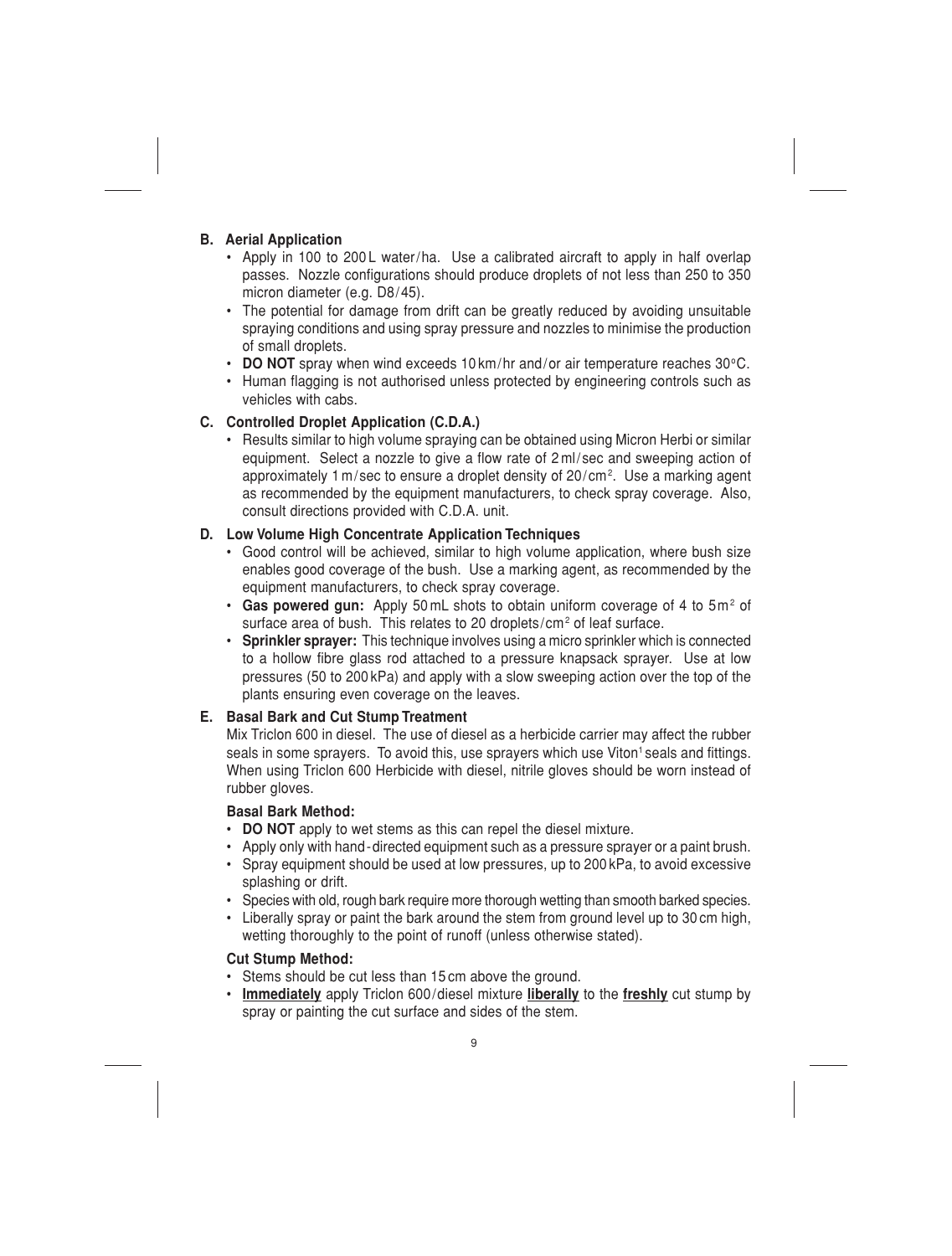#### **2. CROPPING / FALLOW SITUATIONS**

#### **A. Boom Application**

• Application of Triclon 600 in a minimum spray volume of 50 L/ha is recommended. Flat fan nozzles are recommended, using pressures in the range of 200-300 kPa. Boom height must be set to ensure double overlap of nozzle patterns.

#### **B. Aerial Application**

- **DO NOT** allow Triclon 600 to physically drift onto desirable plants.
- Aircraft may be used to apply Triclon 600 in fallow situations, when ground application equipment cannot be used due to prolonged wet conditions.
- A minimum spray volume of 35 L/ha should be used with flat fan and CP nozzle configurations.
- **DO NOT** apply Triclon 600 by aircraft when wind exceeds 10 km/hr and/or air temperature reaches 30°C.
- Droplets with an average size (or Volume Mean Diameter) of 250 to 350 micron diameter are recommended.
- Human flagging is not authorised unless protected by engineering controls such as vehicles with cabs.

#### **CLEANING SPRAY EQUIPMENT**

#### **WATER-BASED CLEANING**

#### **Rinsing:**

- After using Triclon 600, empty the spray unit completely and drain the whole system. Thoroughly wash inside the spray unit using a pressure hose. Drain the spray unit and clean any filters in the tank, pump, lines, hoses and nozzles.
- After cleaning the spray unit as above, quarter fill with clean water and circulate through the pump, lines, hoses and nozzles. Drain and repeat the rinsing procedure twice.

#### **Decontamination:**

- Before spraying cotton and other sensitive crops with equipment that has been used to apply Triclon 600, see **PROTECTION OF CROPS, NATIVE AND OTHER NON-TARGET PLANTS** section.
- Wash the tank and rinse the system as above. Then quarter fill the tank and add an alkali detergent (e.g. liquid SURF, OMO, DRIVE at 500 mL/100 L of water or the powder equivalent at 500 g/100 L of water) and circulate throughout the system for at least 15 minutes.
- Drain the whole system. Remove filters and nozzles and clean them separately. Finally flush the system with clean water and allow to drain.

#### **Rinse water should be discharged onto a designated disposal area or, if this is unavailable, onto unused land away from desirable plants and water courses.**

#### **DIESEL-BASED CLEANING**

#### **Rinsing:**

- After using Triclon 600, empty the spray unit completely and drain the whole system. Thoroughly wash inside the spray unit using a pressure hose. Drain the spray unit and clean any filters in the tank, pump, lines, hoses and nozzles.
- On completion of spraying, use a degreaser such as Caltex Kwik-D-Grease to remove traces of diesel from the sprayer. Rinse tank and spray through the nozzles with water to remove degreaser.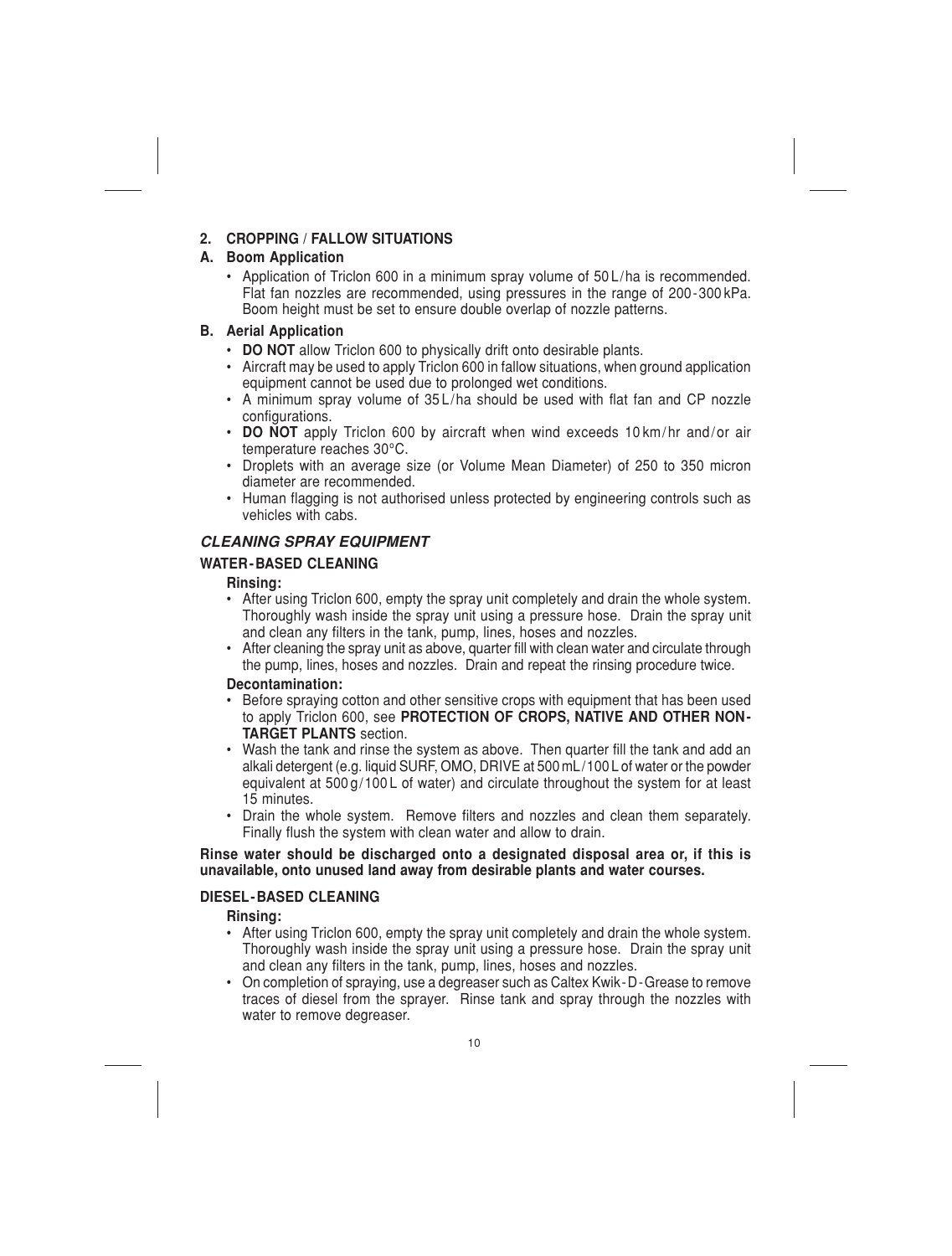#### **Decontamination:**

- After the above, quarter fill the tank with clean water and add an alkali detergent (e.g. liquid SURF, OMO, OMOMATIC, DRIVE at 50 mL/10L of water or the powder equivalent at 50g/10L of water). Shake or operate spray to circulate the washing solution throughout the sprayer and spray the solution through the nozzle. Binse well with clean water to remove detergent.
- To clean brushes and container, spray liberally with degreaser. Hose off thoroughly with clean water and repeat using detergents (see above).
- **DO NOT** use this equipment for any other purpose.

#### **RESISTANT WEEDS WARNING**

#### **Mode of action**

 **GROUP I HERBICIDE**

Triclon 600 Herbicide is a member of the pyridines group of herbicides. The product has the disrupters of plant cell growth mode of action. For weed resistance management, the product is a Group I herbicide.

Some naturally-occurring weed biotypes resistant to the product and other Group I herbicides may exist through normal genetic variability in any weed population. The resistant individuals can eventually dominate the weed population if these herbicides are used repeatedly. These resistant weeds will not be controlled by this product or other Group I herbicides.

Since the occurrence of resistant weeds is difficult to detect prior to use, Grow Choice Pty Ltd accepts no liability for any losses that may result from the failure of this product to control resistant weeds.

#### **PROTECTION OF CROPS, NATIVE AND OTHER NON-TARGET PLANTS**

**DO NOT** allow physical spray drift onto waterways, native vegetation and susceptible crops. When using Triclon 600 and Distribution Glyphosate 450 by aerial application in fallow situations, observance of a buffer zone of 150 metres to protect native tree species is required.

**DO NOT** apply under weather conditions, or from spraying equipment, that may cause spray to drift onto nearby susceptible plants/crops, cropping lands or pastures.

Crops susceptible to Triclon 600 include, but are not limited to: peas, lupins, lucerne, navy beans, soybeans and other legumes; cotton, fruit, hops, ornamentals, shade trees and Pinus spp., potatoes, safflower, sugarbeet, sunflower, tobacco, tomatoes, vegetables and vines.

Triclon 600 is damaging to susceptible crops during both growing and dormant periods. Grasses are normally unaffected and establish quickly after treatment.

#### **PROTECTION OF LIVESTOCK**

Poisonous plants may become more palatable after spraying and stock should be kept away from these plants until they have died down.

#### **PROTECTION OF WILDLIFE, FISH, CRUSTACEANS AND ENVIRONMENT**

This product is highly toxic to fish and other aquatic organisms**. DO NOT** contaminate streams, rivers or waterways with the chemical or used containers.